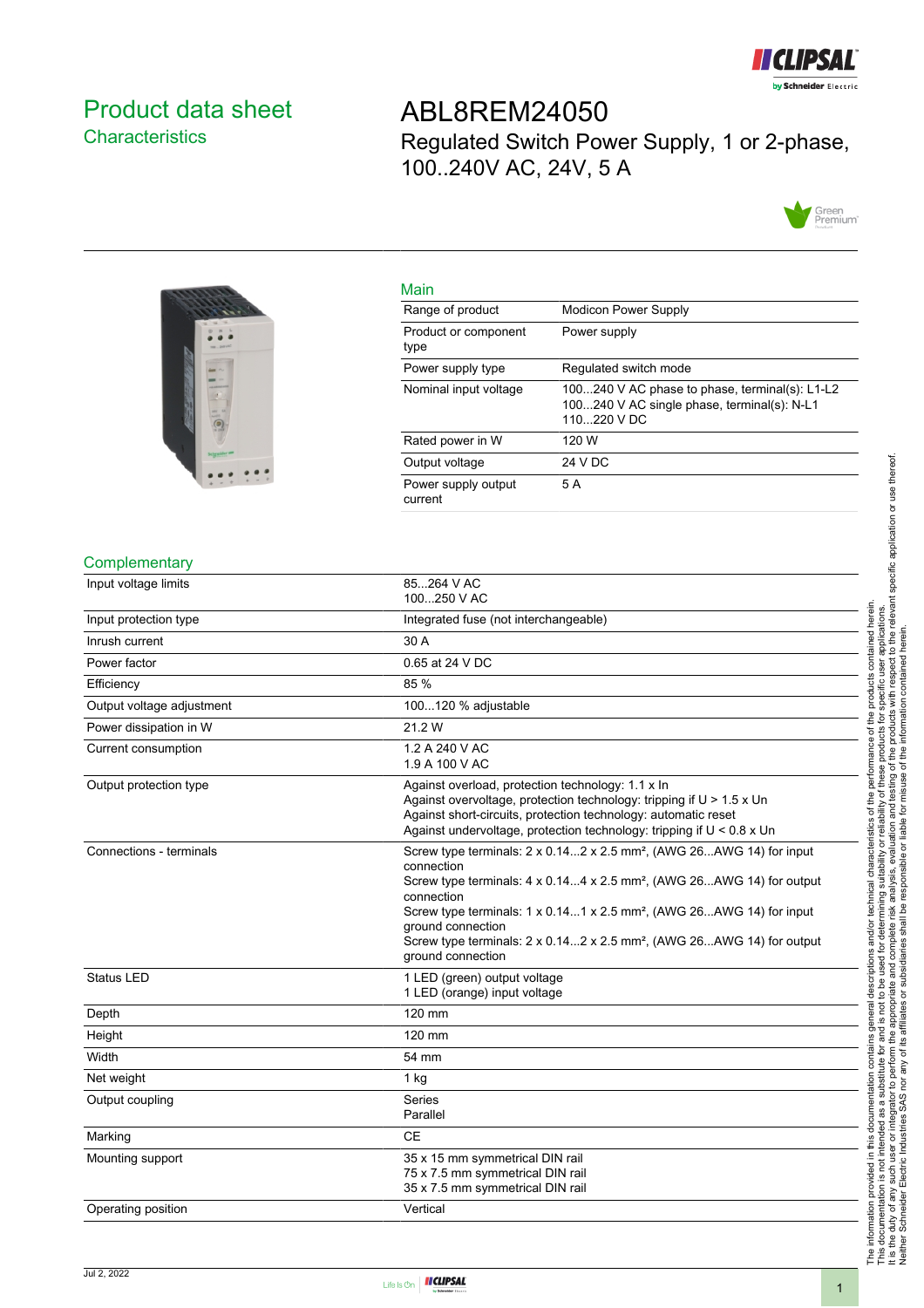## Environment

| Standards                             | <b>UL 508</b><br>CSA C22.2 No 60950-1<br>EN/IEC 62368-1                                                                         |  |
|---------------------------------------|---------------------------------------------------------------------------------------------------------------------------------|--|
| <b>Product certifications</b>         | <b>RCM</b><br><b>EAC</b><br>KC.<br><b>CCSAus</b><br>UL                                                                          |  |
| Environmental characteristic          | EMC conforming to EN 50081-1<br>EMC conforming to EN 50082-2<br>EMC conforming to EN 55024<br>Safety conforming to EN/IEC 60950 |  |
| Operating altitude                    | 2000 m                                                                                                                          |  |
| IP degree of protection               | IP20 conforming to EN/IEC 60529                                                                                                 |  |
| Ambient air temperature for operation | 050 °C without derating mounting position A $\leq$ 2000 m<br>5060 °C with derating factor mounting position A < 2000 m          |  |

#### Packing Units

| Package 1 Weight | $0.803$ kg         |  |
|------------------|--------------------|--|
| Package 1 Height | $0.670$ dm         |  |
| Package 1 width  | $1.330 \text{ dm}$ |  |
| Package 1 Length | 1.450 dm           |  |

#### Offer Sustainability

| REACh Declaration                                                                        |  |
|------------------------------------------------------------------------------------------|--|
| Pro-active compliance (Product out of EU RoHS legal scope) EU RoHS<br><b>Declaration</b> |  |
| Yes                                                                                      |  |
| d Yes                                                                                    |  |
| China RoHS Declaration                                                                   |  |
| Product Environmental Profile                                                            |  |
| End Of Life Information                                                                  |  |
| Yes                                                                                      |  |
|                                                                                          |  |

#### Contractual warranty

Warranty **18 months**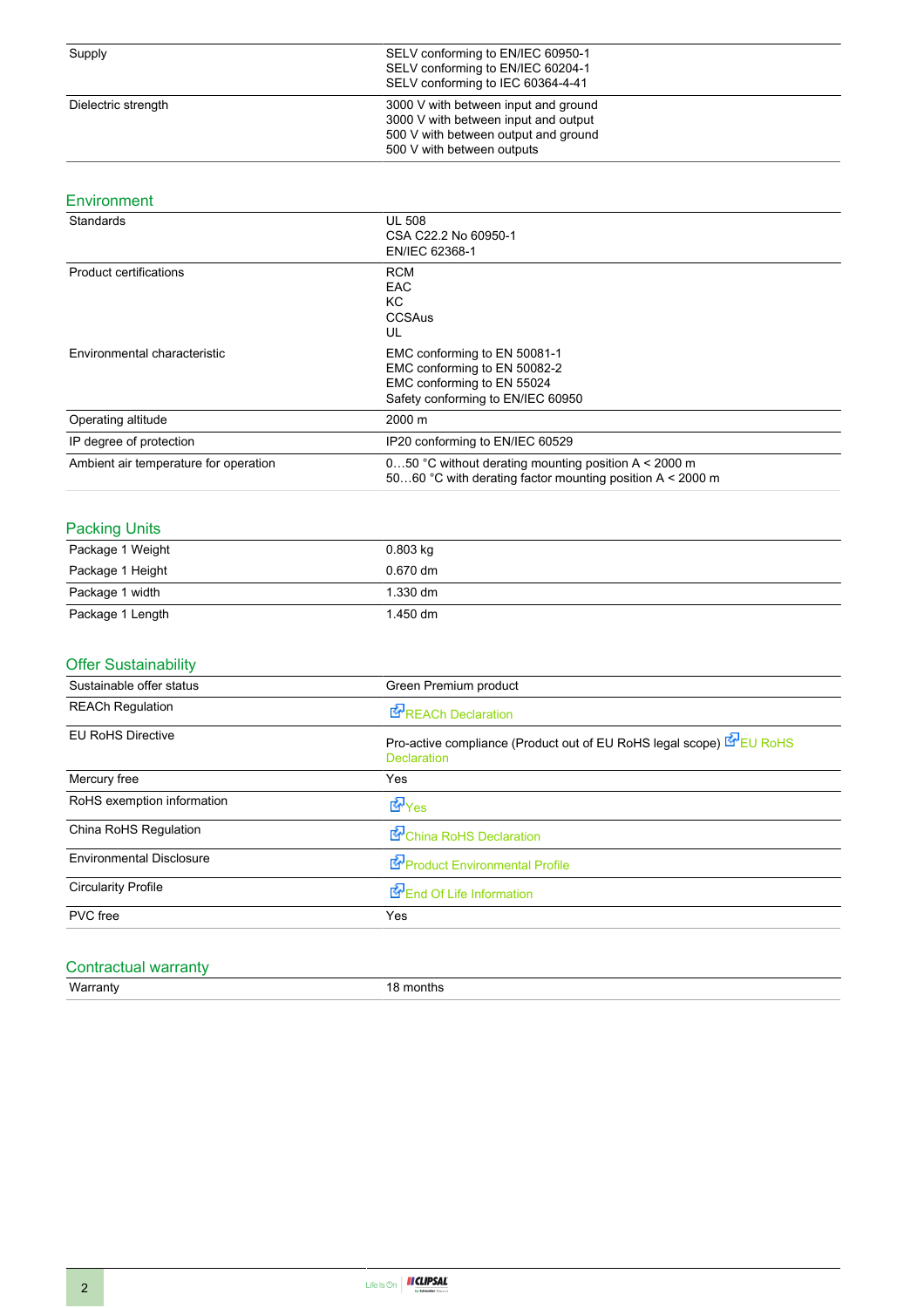# ABL8REM24050

## Regulated Switch Mode Power Supply

#### Dimensions and Mounting

Mounting on 35 mm/1.37 in. or 75 mm/2.95 in. Rail

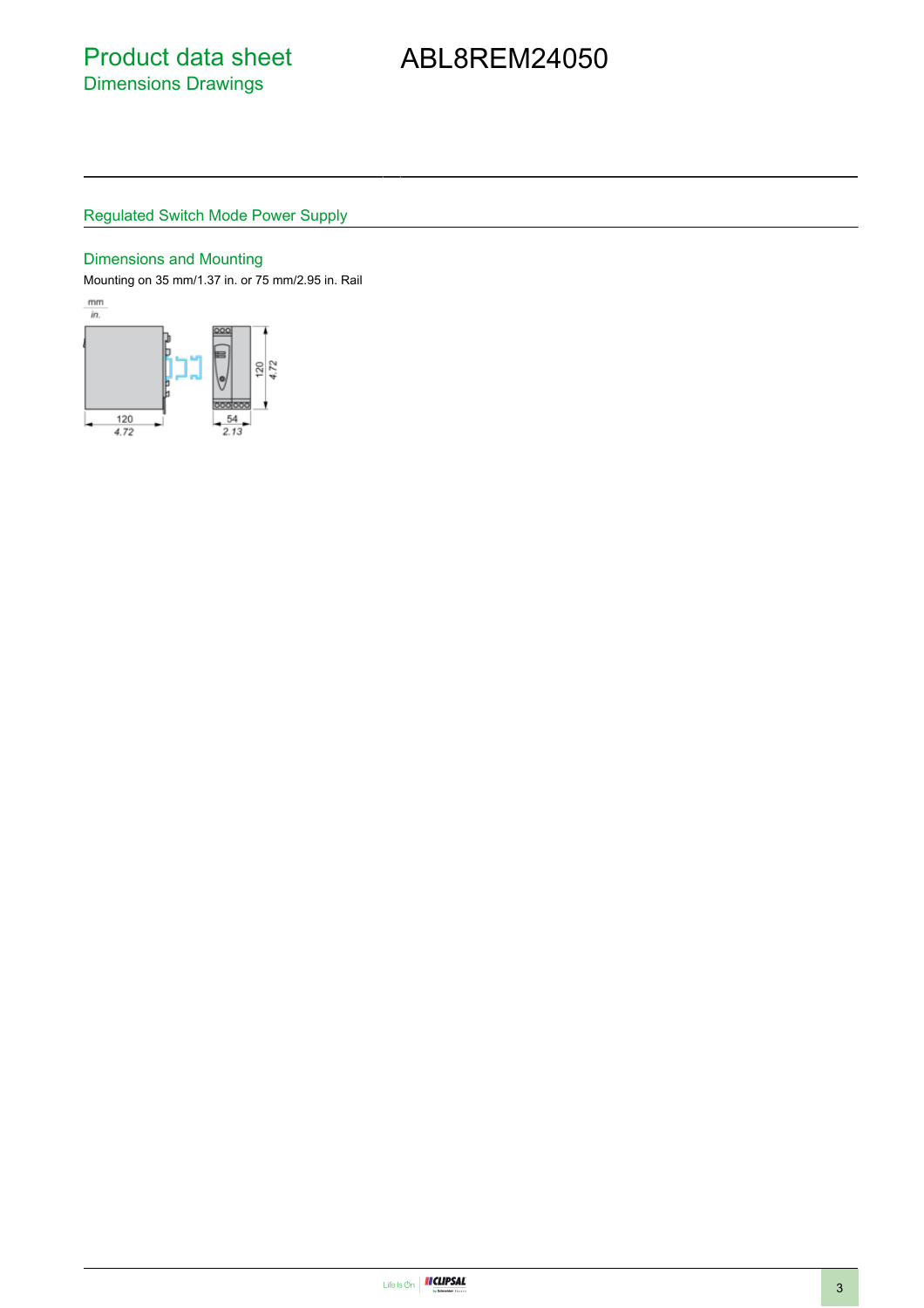# ABL8REM24050

## Regulated Switch Mode Power Supply

#### Internal Wiring Diagram



#### Regulated Switch Mode Power Supplies

### Series or Parallel Connection

#### Series Connection



(1) Two Shottky diodes Imin = power supply In and Vmin = 50 V

## Parallel Connection



| Family              | Series          | Parallel          |
|---------------------|-----------------|-------------------|
| <b>ABL 8REM/7RP</b> | 2 products max. | l 2 products max. |

NOTE: Series or parallel connection is only recommended for products with identical references.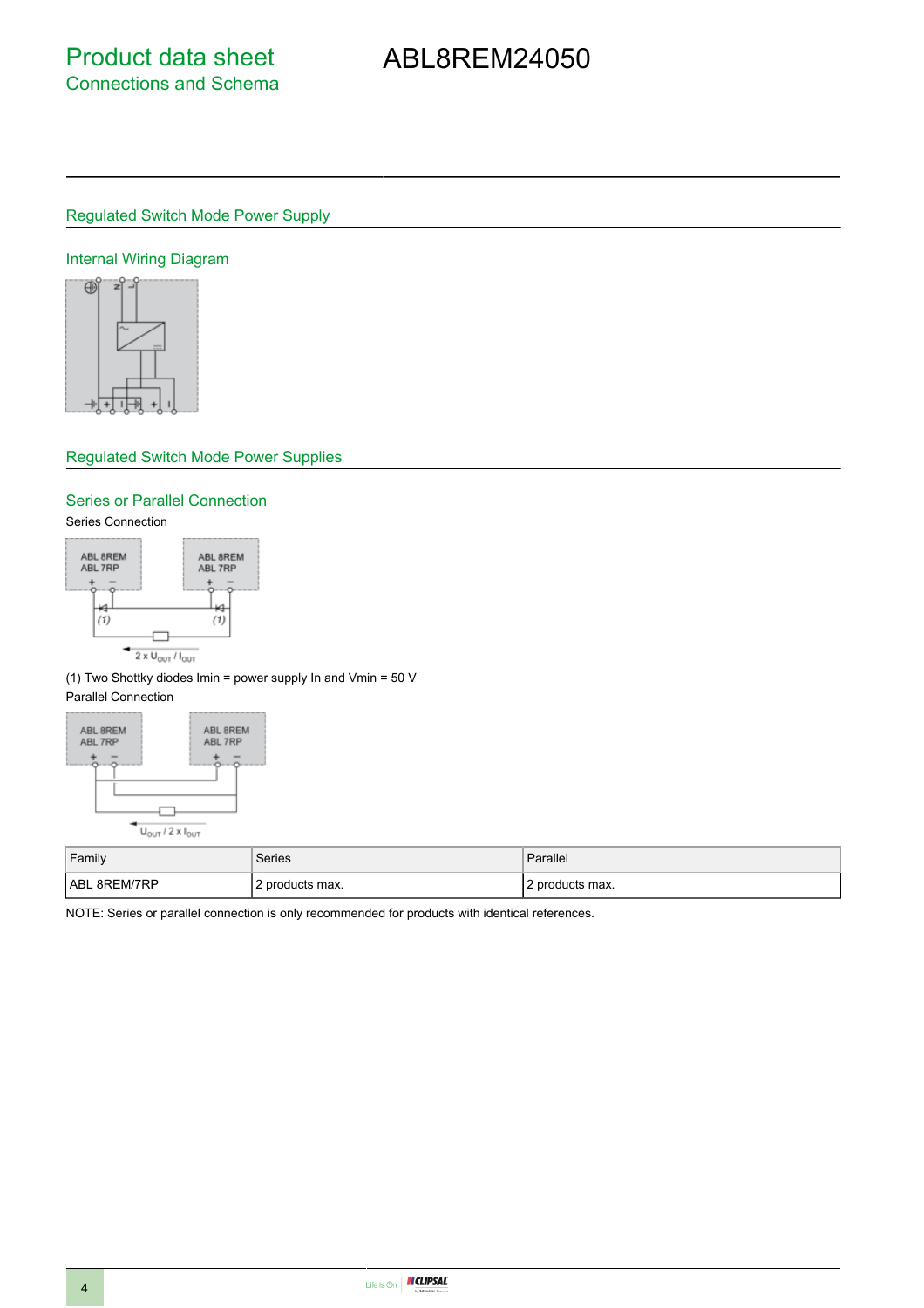## ABL8REM24050

#### Regulated Switch Mode Power Supplies

#### **Derating**

The ambient temperature is a determining factor that limits the power an electronic power supply can deliver continuously. If the temperature around the electronic components is too high, their life will be significantly reduced.

The nominal ambient temperature for the Optimum range of Phaseo power supplies is 50 °C. Above this temperature, derating is necessary up to a maximum temperature of 60 °C.

The graph below shows the power as a percentage of the nominal power that the power supply can deliver continuously, depending on the ambient temperature.



#### X Maximum operating temperature (°C)

(1) ABL 8REM, ABL 7RP mounted vertically

Derating should be considered in extreme operating conditions:

- Intensive operation (output current permanently close to the nominal current, combined with a high ambient temperature)
- Output voltage set above 24 Vdc (to compensate for line voltage drops, for example)
- Parallel connection to increase the total power

#### Regulated Switch Mode Power Supply



Regulated Switch Mode Power Supply